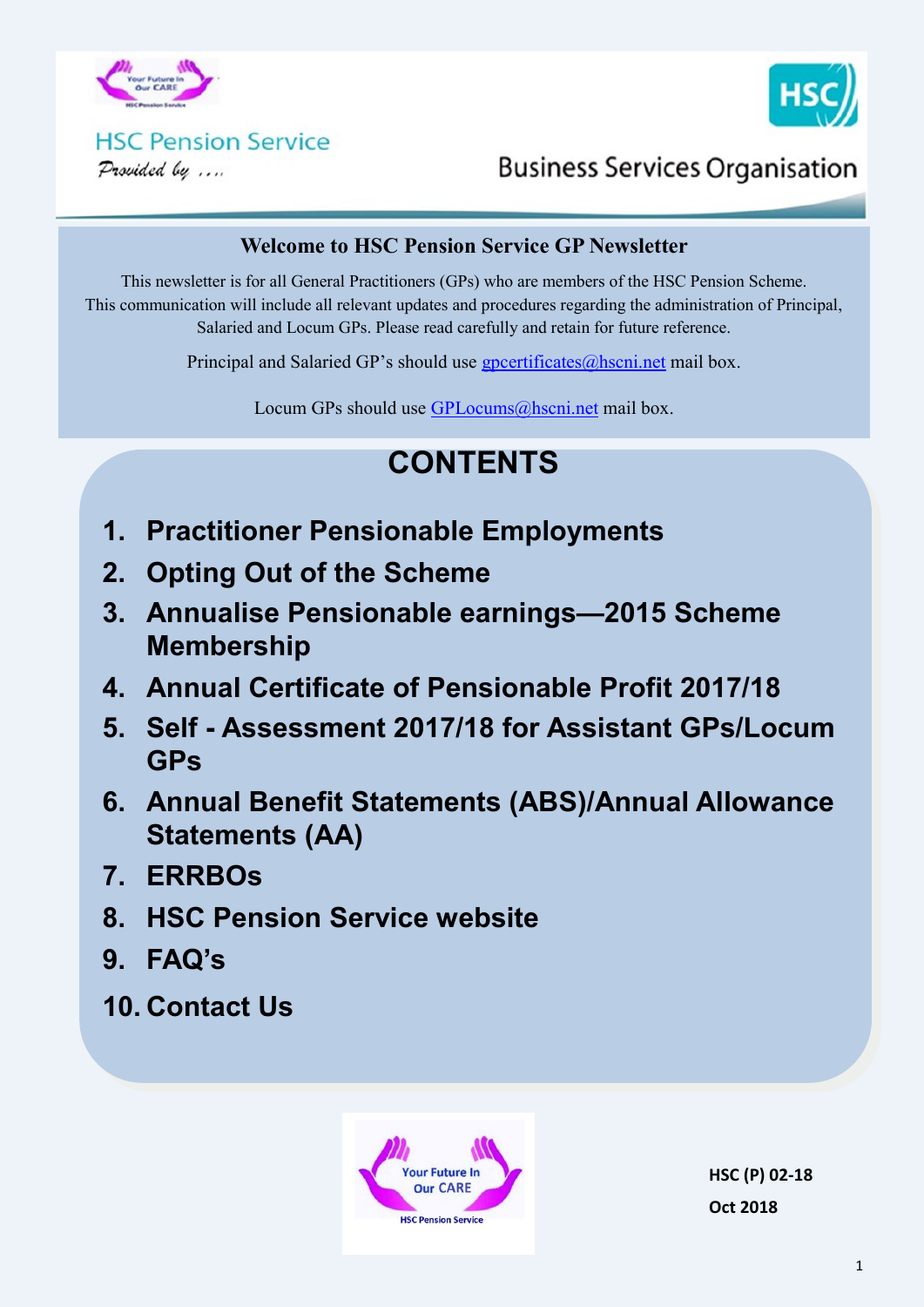## **1. Practitioner Pensionable Employments**

A reminder that GPs must either pension all of their practitioner employments or opt out of all of their practitioner employments. This means that GPs cannot choose to pension some of their practitioner employments and opt out of others.

If a GP has an added years contract this must be paid across all employments. If the GP no longer wishes to pay towards the added years contract they can cease paying contributions by confirming this in writing to HSC Pension Service. GPs will be credited with the pro rata amount up to the date of ceasing the contract. Accountants should send a revised Payment on Account (POA) to reflect any changes to monthly deductions.

# **2. Opting Out of the Scheme**

If a GP wishes to opt out of Scheme Membership form SD502 should be completed for each Practitioner post. This will include added years contracts. If a GP wishes to recommence scheme membership form SS14 should be used. If the break between periods of pensionable employments is more than 365 days the added years contract will not be reinstated. Revised POA should be submitted throughout the year for any changes to pensionable pay.

# **3. Annualise Pensionable earnings—2015 Scheme Membership**

Members of the 2015 scheme should be aware that if you started or ended with practice in year and have not completed 365 days practitioner employment you should annualise your earnings figure to set the contribution tier. This is covered in more detail in the Guidance Notes for the Annual Certificate of Pensionable Profit and the Self-Assessment form.

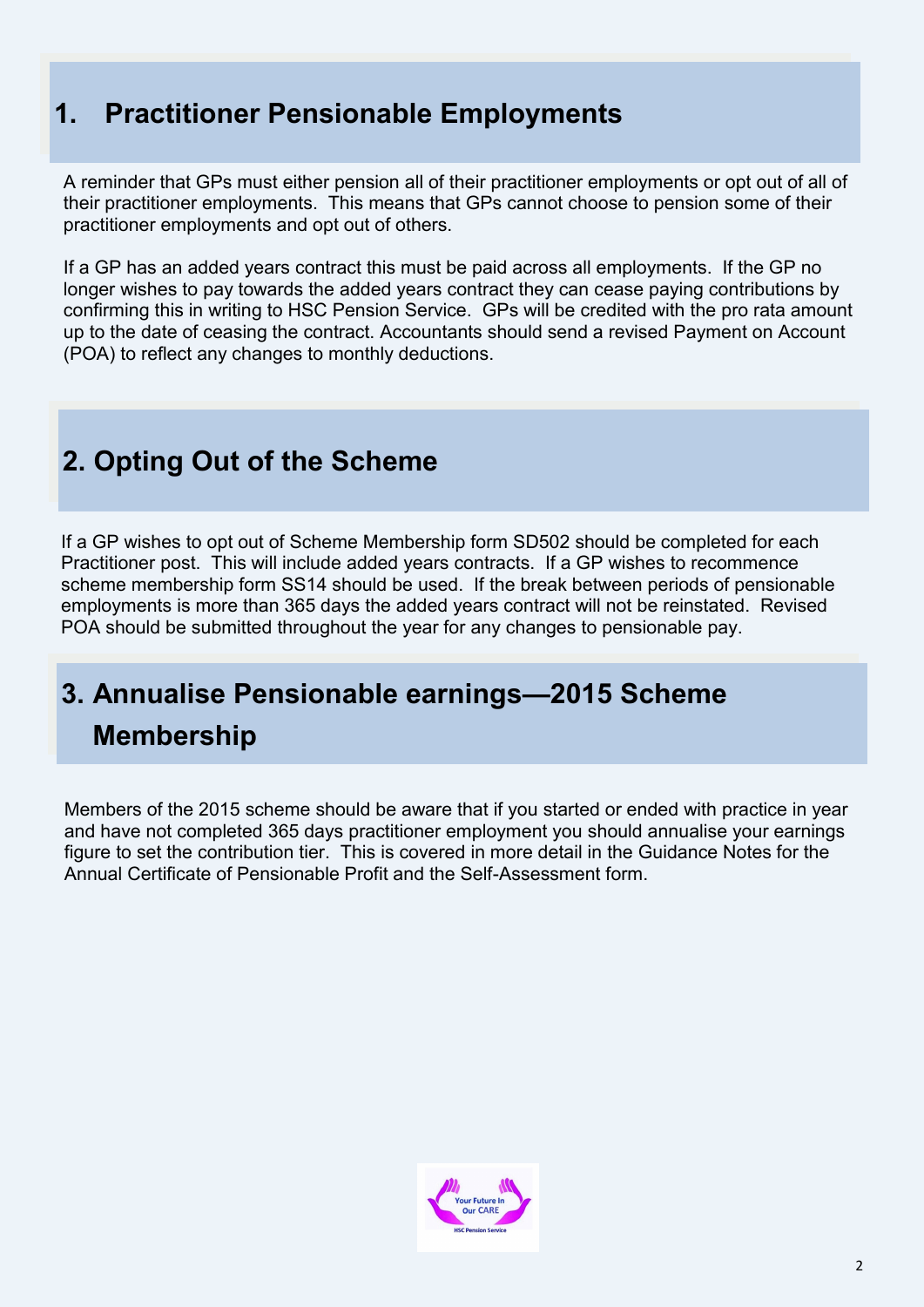# **4. Annual Certificate of Pensionable Profit 2017/18**

The Annual Certificate of Pensionable Profit for 2017/18 was sent to Accountants on 31<sup>st</sup> August 2018. GPs have a responsibility to ensure that the completed certificate reaches HSC Pension Service by the due date of 28<sup>th</sup> February 2019.

**\*Please note change of process \* If you are sending a cheque to cover underpaid contributions please ensure it is made payable to HSC Pension Scheme Account**

All returns should be sent to [gpcertificates@hscni.net](mailto:gpcertificates@hscni.net)

### **5. Self - Assessment 2017/18 for Assistant GPs/Locum GPs**

Self-Assessment 2017/18 for Assistant GPs/Locum GPs is available on our website at Self-[Assessment](http://www.hscpensions.hscni.net/practitioners/salaried-3/)

The completion of this form enables HSC Pension Service to reconcile earnings and contributions for 2017/18 year so that pension records can be updated with accurate information.

### **6. Annual Benefit Statements (ABS)/Annual Allowance Statements (AA)**

Some GPs have already received their Annual Allowance Statements for 16/17. From October this year and throughout Quarter 3 and 4, the team will be working to complete ABS 16/17 for the remainder of GPs where the Annual Statement of Pensionable Profit 16/17 has been finalised. The ABS will be available on the [Member Self Service portal](http://www.hscpensions.hscni.net/quick-links/member-self-service/) (MSS) and will show the value of benefits accrued and any potential death benefits. **MSS will not show yearly earnings**. Any request for additional estimate benefits will incur a charge. HSC Pension Service [Schedule of Charges](http://www.hscpensions.hscni.net/file/schedule-of-charges-member-pdf/) provides further information. Ill Health and voluntary early retirement estimates will continue to be processed upon request.

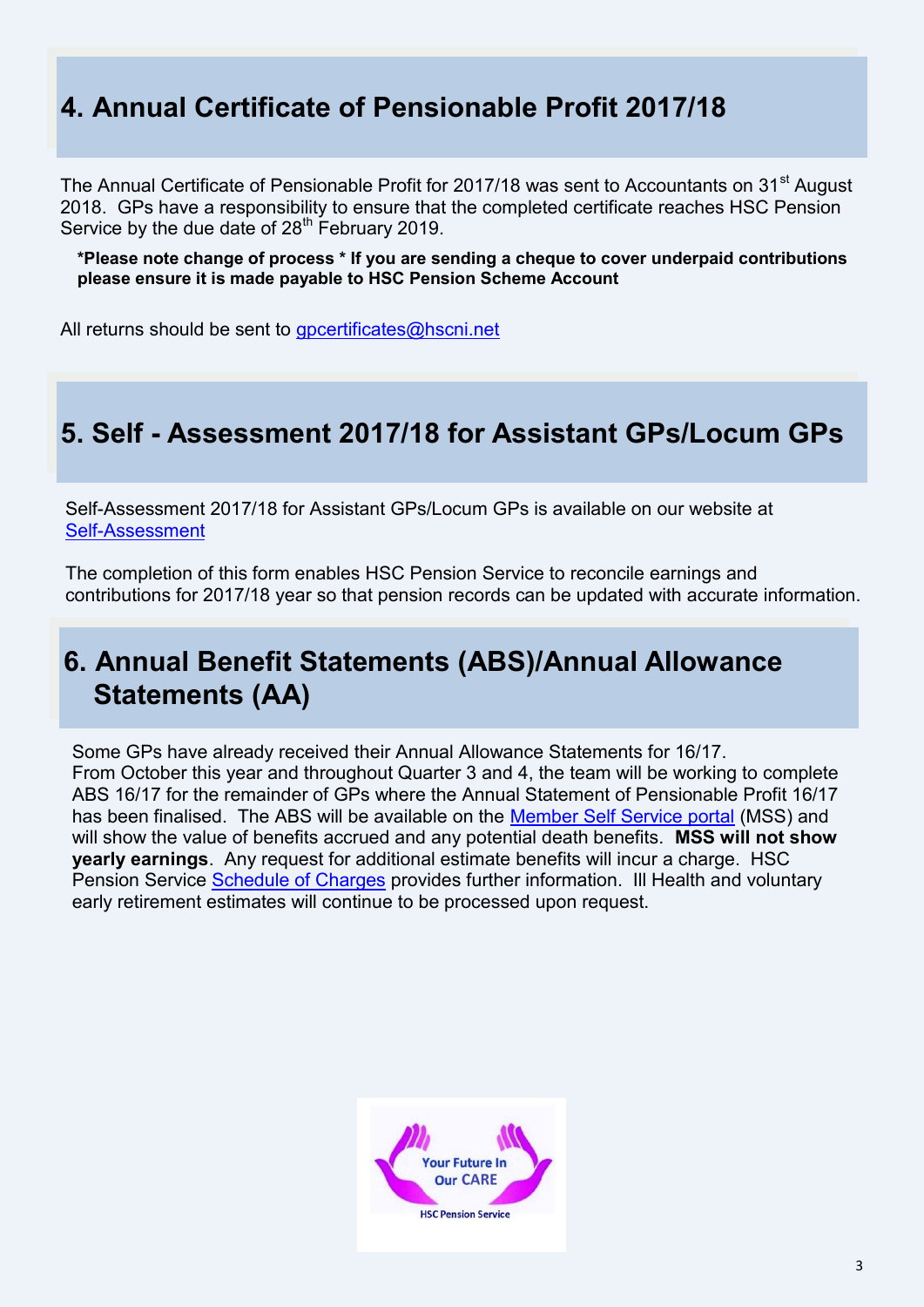# **7. ERRBOs**

A reminder that for 2015 Scheme Members only there is an option to pay additional contributions to buy out the reduction that would apply if retirement is before Normal Pension Age (NPA). This is known as an ERRBO agreement. NPA in the 2015 Scheme is the same as the member's State Pension Age (SPA) and may rise during membership of the Scheme if SPA rises. Further information regarding ERRBO's including worked examples is available on our website at ERRBO - [Factsheet](http://www.hscpensions.hscni.net/download/ERRBO-Factsheet.pdf)

## **8. HSC Pension Service website**

Please visit our website at [www.hscpensions.hscni.net](http://www.hscpensions.hscni.net) regularly for updated forms, latest news, factsheets, scheme guides, calculators and much more. All Newsletters produced each quarter to include Employers, GP Practice Staff, Employer Technical Updates, are published on line. Most of the information you need is available through the Quick Links section of the website.

### **9. FAQ's**

- **Q**. How can I assess the capital value of my pension for LTA purposes (Lifetime Allowance)?
- **A**. The capital value of your pension is: pension x 20 + lump sum payment and is expressed as a percentage of the available LTA (currently £1.03million).
- **Q.** How do I know which Section/Scheme I am currently a member of and what date if any do I move to CARE 2015.

**A.** Members who were 1995 or 2008 and were within 12 years of NPA at 01.04.2012 will have their benefits protected in these schemes and will not move to CARE 2015. Members outside these time limits can access our [Pension Reform Tapered Protection Calculator 1995/2008](http://www.hscpensions.hscni.net/pension-reform-tapered-protection-calculatorinformation/) and insert date of birth in the 1995 Scheme or 2008 Scheme tabs.